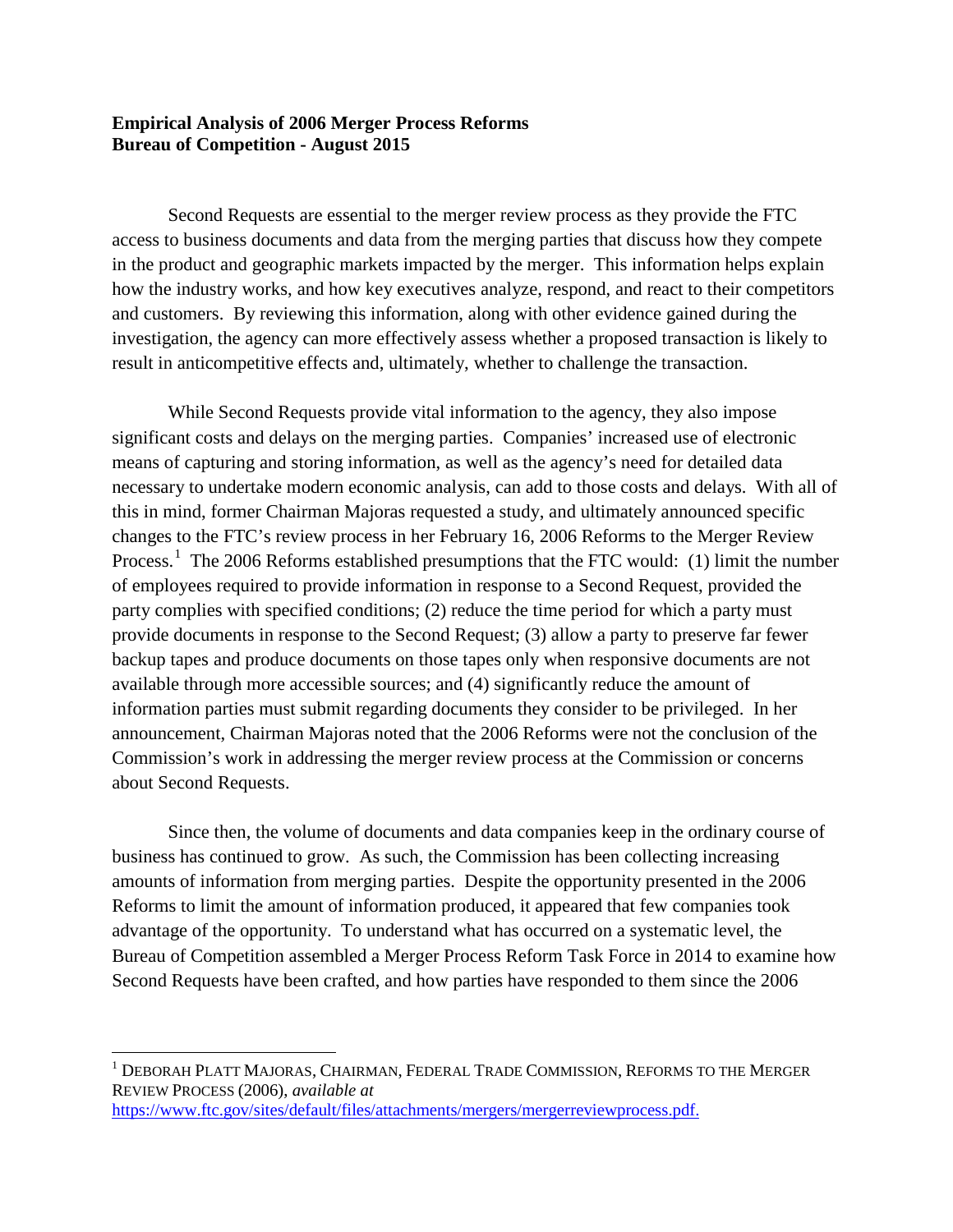Reforms. The Task Force examined whether and how FTC staff and parties addressed the concerns expressed in the Reforms in actual investigations.

As part of this review, we designed an empirical survey of merger investigations at the FTC from fiscal year 2006 (Fall 2005) to fiscal year 2013. We generated a list of investigations from the agency's internal operations database. We developed a written questionnaire for FTC staff requesting details on the timing and outcome of the investigation, size of transaction, size of overlap, and the scope and nature of the response, among other details. We sent the questionnaire to the shop responsible for each investigation. Ultimately, we received responses for 162 merger investigations in which a Second Request issued, a consent agreement providing remedies was signed, and/or the FTC filed for a preliminary injunction in District Court. By year, the Task Force was able to locate complete information about the parties' compliance for the following number of cases:

| <b>Fiscal Year</b> | <b>Number of Cases Reviewed</b> |
|--------------------|---------------------------------|
| 2006               | 27                              |
| 2007               | 20                              |
| 2008               | 17                              |
| 2009               | 21                              |
| 2010               | 22                              |
| 2011               | 20                              |
| 2012               | 17                              |
| 2013               |                                 |

We learned several things from our study. First, we learned that parties rarely agreed to all of the specified conditions<sup>[2](#page-1-0)</sup> outlined in the 2006 Reforms, even though the FTC would limit the number of search custodians to 35 in exchange for such agreement. Anecdotally, the specified condition that raised the most notable concerns from parties was agreeing to a minimum of 60 days of post-complaint discovery should the matter proceed to litigation.

Second, we learned that the number of custodians had searched in many Second Requests generally had decreased since the announcement of the 2006 Reforms. Commentators prior to 2006 had found that the FTC frequently required parties to search significantly more than 35 custodians per company.<sup>[3](#page-1-1)</sup> Notably, in a limited survey in early 2005, half of the surveyed parties

 $\overline{\phantom{a}}$ 

<span id="page-1-0"></span> $2 \text{ Among the explicit conditions, there was one notable exception that was commonly adopted. The$ parties frequently promised not to consummate their transaction after certifying substantial compliance for an additional 30 days, beyond the 30 days provided under the HSR Act.

<span id="page-1-1"></span><sup>&</sup>lt;sup>3</sup> See Letter from Joseph Angland to the Antitrust Modernization Comm'n re: Data Regarding the Burden Involved in Responding to HSR Second Request Investigations (February 22, 2007), *available at* [http://govinfo.library.unt.edu/amc/public\\_studies\\_fr28902/merger\\_pdf/070222\\_aba\\_mergers.pdf,](http://govinfo.library.unt.edu/amc/public_studies_fr28902/merger_pdf/070222_aba_mergers.pdf) *cited in* ANTITRUST MODERNIZATION COMM'N, REPORT AND RECOMMENDATIONS 164 (2007), *available at*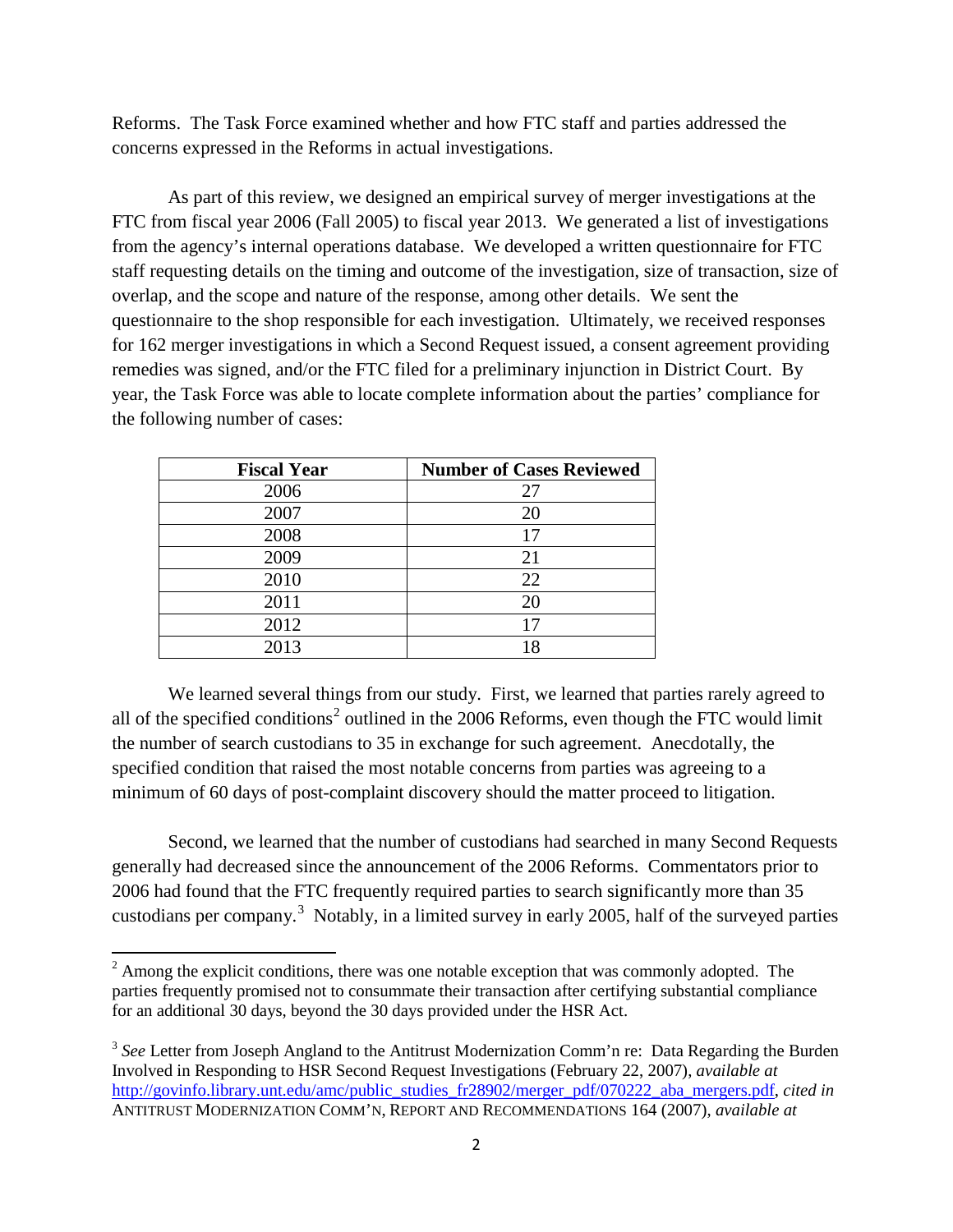responding to 23 FTC and DOJ Second Requests had searched 9[4](#page-2-0) custodians or more.<sup>4</sup> Our study found much smaller custodian totals. On average, acquiring parties searched 30 custodians, and acquired parties searched 22 custodians. Examining our data in other ways also revealed a lower burden. For example, for investigations in our broad sample, almost 72% of merging parties responding to Second Requests searched fewer than 35 custodians. In 81% of these investigations, at least one of the parties searched fewer than 35 custodians. In 62% of these investigations, both parties searched fewer than 35 custodians. The reason for this apparent reduction might have been that the 35 custodian presumption, even if seldom triggered formally, served as a mental anchor for modification discussions. Merging parties would often raise the 35 custodian limit, without mentioning the specified conditions. FTC staff would typically dismiss the number as a suggestion, but not a requirement, and negotiations would proceed from that point onward.

Third, we learned that the length of investigations did not change materially since the announcement of the 2006 Reforms. According to our study, the average length of investigations involving Second Requests was 7.4 months from the opening of the investigation to the final action, which was generally in line with prior surveys.<sup>[5](#page-2-1)</sup> Almost half of the investigations were completed in under 7 months. Reasons for longer investigations included the time the parties took to comply with the Second Requests and the time spent negotiating consent decrees. In some cases, the parties were less eager to comply due to uncertainty about the consummation of the deal, typically due to competing bids for the party to be acquired.

We also learned more about how often, for what types of matters, and why Second Requests sought documents older than two years. Prior to the 2006 Reforms, such requests were commonplace. Shortly after the Reforms, requests for documents and data older than two years remained common.<sup>[6](#page-2-2)</sup> According to our study, specifications requesting documents more than two years old remain prevalent. Slightly less than half of the Second Requests included requests for

[http://govinfo.library.unt.edu/amc/report\\_recommendation/amc\\_final\\_report.pdf](http://govinfo.library.unt.edu/amc/report_recommendation/amc_final_report.pdf) [hereinafter Angland letter]; Joe Sims et al., *Merger Process Reform: A Sisyphean Journey?*, 23 ANTITRUST 60, 63 (Spring 2009).

<span id="page-2-0"></span><sup>4</sup> Angland letter, *supra* note 3.

 $\overline{\phantom{a}}$ 

<span id="page-2-1"></span><sup>5</sup> The American Bar Association Antitrust Law Section's survey found that the average investigation lasted seven months. Angland letter, *supra* note 3. Joe Sims, Robert C. Jones, and Hugh Hollman found that, post-2006, their investigations took, on average, seven months to complete, but that some took significantly longer. Joe Sims et al., *Merger Process Reform: A Sisyphean Journey?*, 23 ANTITRUST 60, 62 (Spring 2009).

<span id="page-2-2"></span><sup>6</sup> Joe Sims et al., *Merger Process Reform: A Sisyphean Journey?*, 23 ANTITRUST 60, 63 (Spring 2009).(finding one fourth of the Second Requests in the authors' sample sought documents more than two years old, with some specifications going back three to six years).